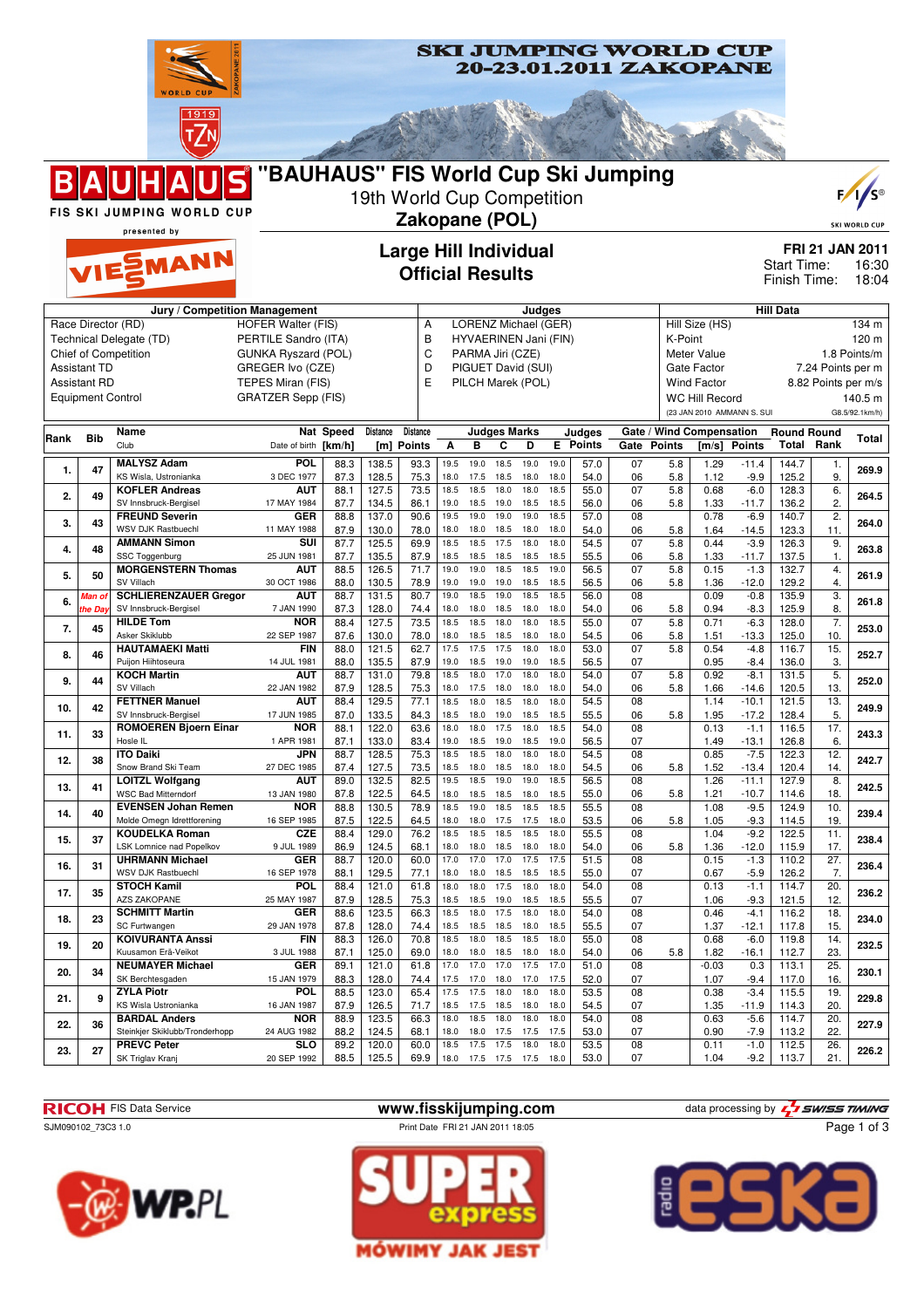



FIS SKI JUMPING WORLD CUP presented by

EMANN

B

## **Large Hill Individual Official Results**



**FRI 21 JAN 2011** 16:30 18:04 Start Time: Finish Time:

| <b>Bib</b><br>Rank |                | Name                                           |                           | Nat Speed    | Distance       | Distance      |              |              | <b>Judges Marks</b> |              |              | Judges          |                 |               | Gate / Wind Compensation |                  | <b>Round Round</b> |                   | Total |
|--------------------|----------------|------------------------------------------------|---------------------------|--------------|----------------|---------------|--------------|--------------|---------------------|--------------|--------------|-----------------|-----------------|---------------|--------------------------|------------------|--------------------|-------------------|-------|
|                    |                | Club                                           | Date of birth [km/h]      |              | [m]            | <b>Points</b> | A            | в            | C                   | D            |              | <b>E</b> Points | Gate            | <b>Points</b> | [m/s]                    | <b>Points</b>    |                    | <b>Total Rank</b> |       |
| 24.                | 21             | <b>HULA Stefan</b>                             | <b>POL</b>                | 88.1         | 126.5          | 71.7          | 18.5         | 18.5         | 18.0                | 18.0         | 18.0         | 54.5            | 08              |               | 1.08                     | $-9.5$           | 116.7              | 15.               | 225.1 |
|                    |                | SSR LZS SOKOL Szczyrk                          | 29 SEP 1986               | 87.4         | 121.5          | 62.7          | 17.0         | 17.5         | 17.0                | 17.5         | 17.5         | 52.0            | 07              |               | 0.71                     | $-6.3$           | 108.4              | 26.               |       |
| 25.                | 24             | <b>CHEDAL Emmanuel</b>                         | <b>FRA</b>                | 88.6         | 123.0          | 65.4          | 18.0         | 17.5         | 17.5                | 17.5         | 18.0         | 53.0            | $\overline{08}$ |               | 0.42                     | $-3.7$           | 114.7              | $\overline{20}$   | 225.0 |
|                    |                | <b>SC Courchevel</b>                           | 15 JAN 1983               | 88.1         | 122.0          | 63.6          | 17.5         | 17.5         | 17.5                | 18.0         | 18.0         | 53.0            | 07              |               | 0.71                     | $-6.3$           | 110.3              | 24.               |       |
| 26.                | 39             | <b>KARELIN Pavel</b><br>Nizhniy Novgorod       | <b>RUS</b><br>27 APR 1990 | 88.4<br>87.6 | 125.5<br>122.0 | 69.9<br>63.6  | 18.0<br>18.0 | 18.0<br>18.0 | 18.0<br>17.5        | 18.0<br>18.0 | 18.0<br>18.0 | 54.0<br>54.0    | 08<br>07        |               | 1.04<br>1.02             | $-9.2$<br>$-9.0$ | 114.7<br>108.6     | 20.<br>25.        | 223.3 |
|                    |                | <b>KASAI Noriaki</b>                           | JPN                       | 88.8         | 123.0          | 65.4          | 17.5         | 17.0         | 17.0                | 17.0         | 17.5         | 51.5            | 08              |               | 0.38                     | $-3.4$           | 113.5              | 24.               |       |
| 27.                | 26             | Tsuchiya Home Ski Team                         | 6 JUN 1972                | 88.2         | 122.0          | 63.6          | 17.0         | 17.0         | 17.5                | 17.5         | 18.0         | 52.0            | 07              |               | 0.96                     | $-8.5$           | 107.1              | 27.               | 220.6 |
|                    |                | <b>COLLOREDO Sebastian</b>                     | <b>ITA</b>                | 88.4         | 120.0          | 60.0          | 17.0         | 17.5         | 17.5                | 17.5         | 17.5         | 52.5            | $\overline{08}$ |               | 0.36                     | $-3.2$           | 109.3              | 28.               |       |
| 28.                | 12             | G.S. Fiamme Gialle                             | 9 SEP 1987                | 87.8         | 120.0          | 60.0          | 17.0         | 17.5         | 17.5                | 17.5         | 17.5         | 52.5            | 07              |               | 0.86                     | $-7.6$           | 104.9              | 29.               | 214.2 |
| 29.                | 25             | <b>BODMER Pascal</b>                           | <b>GER</b>                | 88.7         | 120.0          | 60.0          | 17.0         | 17.0         | 17.0                | 17.0         | 17.5         | 51.0            | $\overline{08}$ |               | 0.30                     | $-2.6$           | 108.4              | 30.               | 213.4 |
|                    |                | SV Messstetten                                 | 4 JAN 1991                | 87.9         | 122.0          | 63.6          | 17.0         | 17.0         | 17.0                | 17.5         | 17.5         | 51.5            | 07              |               | 1.14                     | $-10.1$          | 105.0              | 28.               |       |
| 30.                | 17             | <b>SEDLAK Borek</b>                            | CZE                       | 88.5         | 121.5          | 62.7          | 17.5         | 18.0         | 18.0                | 17.5         | 17.5         | 53.0            | $\overline{08}$ |               | 0.76                     | $-6.7$           | 109.0              | 29.               | 212.1 |
|                    |                | Dukla Liberec                                  | 15 JUN 1981               | 87.8         | 121.0          | 61.8          |              | 17.0 17.5    | 17.5                | 17.5         | 16.5         | 52.0            | 07              |               | 1.21                     | $-10.7$          | 103.1              | 30.               |       |
|                    |                | not qualified for final round                  |                           |              |                |               |              |              |                     |              |              |                 |                 |               |                          |                  |                    |                   |       |
|                    |                | <b>DAMJAN Jernej</b>                           | <b>SLO</b>                | 87.9         | 119.5          | 59.1          | 17.5         | 17.5         | 17.5                | 17.5         | 18.0         | 52.5            | 08              |               | 0.54                     | $-4.8$           | 106.8              | 31.               |       |
| 31.                | 14             | SSK Costella Ilirija                           | 28 MAY 1983               |              |                |               |              |              |                     |              |              |                 |                 |               |                          |                  |                    |                   | 106.8 |
| 32.                | 3              | <b>MIETUS Krzysztof</b>                        | <b>POL</b>                | 88.6         | 120.0          | 60.0          | 17.0         | 17.0         | 17.5                | 17.0         | 17.5         | 51.5            | 08              |               | 0.87                     | $-7.7$           | 103.8              | $\overline{32}$ . | 103.8 |
|                    |                | AZS AWF Krak Z-ne                              | 8 MAR 1991                |              |                |               |              |              |                     |              |              |                 |                 |               |                          |                  |                    |                   |       |
| 33.                | 18             | <b>TEPES Jurij</b>                             | $\overline{\text{SLO}}$   | 88.9         | 118.5          | 57.3          | 17.5         | 17.0         | 17.5                | 17.5         | 17.5         | 52.5            | 08              |               | 0.72                     | $-6.4$           | 103.4              | 33.               | 103.4 |
|                    |                | SD Dolomiti                                    | 14 FEB 1989               |              |                |               |              |              |                     |              |              |                 |                 |               |                          |                  |                    |                   |       |
| 34.                | 16             | <b>MUOTKA OIII</b>                             | <b>FIN</b>                | 88.6         | 119.0          | 58.2          | 17.5         | 17.5         | 17.0                | 17.0         | 17.5         | 52.0            | 08              |               | 0.82                     | $-7.2$           | 103.0              | 34.               | 103.0 |
| 35.                |                | Ounasvaaran Hiihtoseura<br><b>AHONEN Janne</b> | 14 JUL 1988<br><b>FIN</b> | 89.0         | 121.0          | 61.8          | 16.5         | 17.0         | 16.0                | 17.0         | 17.0         | 50.5            | 08              |               | 1.08                     | $-9.5$           | 102.8              | 35.               |       |
|                    | 22             | Lahden Hiihtoseura                             | 11 MAY 1977               |              |                |               |              |              |                     |              |              |                 |                 |               |                          |                  |                    |                   | 102.8 |
|                    |                | <b>JANDA Jakub</b>                             | <b>CZE</b>                | 87.9         | 116.0          | 52.8          | 17.0         | 17.5         | 17.5                | 17.5         | 17.5         | 52.5            | 08              |               | 0.37                     | $-3.3$           | 102.0              | 36.               |       |
| 36.                | 19             | Dukla Liberec                                  | 27 APR 1978               |              |                |               |              |              |                     |              |              |                 |                 |               |                          |                  |                    |                   | 102.0 |
| 37.                | $\overline{2}$ | <b>MURANKA Klemens</b>                         | POL                       | 88.1         | 118.5          | 57.3          | 17.0         | 16.5         | 17.0                | 17.5         | 17.5         | 51.5            | 08              |               | 0.99                     | $-8.7$           | 100.1              | 37.               | 100.1 |
|                    |                | TS Wisla Zakopane                              | 31 AUG 1994               |              |                |               |              |              |                     |              |              |                 |                 |               |                          |                  |                    |                   |       |
| 38.                | 8              | <b>KEITURI Kalle</b>                           | <b>FIN</b>                | 88.6         | 115.5          | 51.9          | 17.0         | 17.0         | 16.5                | 17.5         | 17.0         | 51.0            | 08              |               | 0.33                     | $-2.9$           | 100.0              | $\overline{38}$   | 100.0 |
|                    |                | Lahden Hiihtoseura                             | 25 APR 1984               |              |                |               |              |              |                     |              |              |                 |                 |               |                          |                  |                    |                   |       |
| 39.                | 29             | <b>MATURA Jan</b>                              | <b>CZE</b>                | 88.4         | 115.5          | 51.9          | 17.0         | 17.5         | 17.5                | 17.5         | 17.0         | 52.0            | 08              |               | 0.49                     | $-4.3$           | 99.6               | 39.               | 99.6  |
|                    |                | Dukla Liberec<br><b>BYRT Tomasz</b>            | 29 JAN 1980<br>POL        | 88.2         | 119.0          | 58.2          | 17.0         | 17.0         | 16.5                | 17.0         | 17.0         | 51.0            | 08              |               | 1.12                     | $-9.9$           | 99.3               | 40.               |       |
| 40.                | 1              | KS Wisla Ustronianka                           | 25 JAN 1993               |              |                |               |              |              |                     |              |              |                 |                 |               |                          |                  |                    |                   | 99.3  |
|                    |                | <b>SLIZ Rafal</b>                              | POL                       | 88.6         | 116.0          | 52.8          | 16.5         | 16.5         | 16.5                | 17.0         | 17.0         | 50.0            | 08              |               | 0.52                     | $-4.6$           | 98.2               | 41.               |       |
| 41.                | 11             | <b>AZS AWF Katowice</b>                        | 11 JUL 1983               |              |                |               |              |              |                     |              |              |                 |                 |               |                          |                  |                    |                   | 98.2  |
| 42.                | 28             | <b>HOCKE Stephan</b>                           | <b>GER</b>                | 88.8         | 115.0          | 51.0          | 16.5         | 16.5         | 16.5                | 17.0         | 17.0         | 50.0            | 08              |               | 0.33                     | $-2.9$           | 98.1               | 42.               | 98.1  |
|                    |                | WSV Schmiedefeld                               | 20 OCT 1983               |              |                |               |              |              |                     |              |              |                 |                 |               |                          |                  |                    |                   |       |
| 43.                | $\overline{7}$ | <b>KUETTEL Andreas</b>                         | SUI                       | 88.8         | 114.5          | 50.1          | 16.5         | 17.0         | 16.5                | 17.0         | 17.0         | 50.5            | 08              |               | 0.39                     | $-3.4$           | 97.2               | 43.               | 97.2  |
|                    |                | <b>SC Einsiedeln</b>                           | 25 APR 1979               |              |                |               |              |              |                     |              |              |                 |                 |               |                          |                  |                    |                   |       |
| 44.                | 15             | <b>HLAVA Lukas</b>                             | <b>CZE</b>                | 88.7         | 114.0          | 49.2          | 16.5         | 16.5         | 17.0                | 17.0         | 17.0         | 50.5            | 08              |               | 0.42                     | $-3.7$           | 96.0               | 44.               | 96.0  |
|                    |                | Dukla Liberec<br><b>INNAUER Mario</b>          | 10 SEP 1984<br>AUT        | 88.1         | 115.0          | 51.0          | 16.5         | 17.0         | 16.5                | 17.0         | 17.0         | 50.5            | 08              |               | 0.73                     | $-6.4$           | 95.1               | 45.               |       |
| 45.                | 13             | SV Innsbruck-Bergisel                          | 10 JAN 1990               |              |                |               |              |              |                     |              |              |                 |                 |               |                          |                  |                    |                   | 95.1  |
|                    |                | <b>KOT Maciej</b>                              | <b>POL</b>                | 88.2         | 114.5          | 50.1          | 17.0         | 16.5         | 16.5                | 16.5         | 17.5         | 50.0            | 08              |               | 0.62                     | $-5.5$           | 94.6               | 46.               |       |
| 46.                | 5              | AZS AWF Krak Z-ne                              | 9 JUN 1991                |              |                |               |              |              |                     |              |              |                 |                 |               |                          |                  |                    |                   | 94.6  |
|                    |                | <b>KUBACKI Dawid</b>                           | <b>POL</b>                | 88.3         | 114.0          | 49.2          | 16.5         | 16.0         | 16.5                | 16.5         | 17.0         | 49.5            | 08              |               | 0.74                     | $-6.5$           | 92.2               | 47.               |       |
| 47.                | 4              | TS Wisla Zakopane                              | 12 MAR 1990               |              |                |               |              |              |                     |              |              |                 |                 |               |                          |                  |                    |                   | 92.2  |
| 48.                | 6              | <b>NIEMI Sami</b>                              | <b>FIN</b>                | 88.2         | 112.5          | 46.5          | 16.5         | 16.5         | 16.5                | 16.5         | 17.0         | 49.5            | 08              |               | 0.45                     | $-4.0$           | 92.0               | 48.               | 92.0  |
|                    |                | Ounasvaaran Hiihtoseura                        | 16 FEB 1991               |              |                |               |              |              |                     |              |              |                 |                 |               |                          |                  |                    |                   |       |
| 49.                | 32             | <b>KRANJEC Robert</b>                          | <b>SLO</b>                | 88.8         | 110.5          | 42.9          | 15.0         | 15.5         | 13.5                | 15.5         | 15.0         | 45.5            | 08              |               | 0.23                     | $-2.0$           | 86.4               | 49.               | 86.4  |
|                    |                | SK Triglav Kranj                               | 16 JUL 1981<br>POL        |              |                | 40.2          |              |              |                     |              |              |                 |                 |               |                          |                  |                    |                   |       |
| 50.                | 10             | <b>BACHLEDA Marcin</b><br>TS Wisla Zakopane    | 4 SEP 1982                | 88.2         | 109.0          |               | 15.5         | 16.5         | 15.5                | 16.0         | 16.0         | 47.5            | 08              |               | 0.25                     | $-2.2$           | 85.5               | 50.               | 85.5  |
|                    |                |                                                |                           |              |                |               |              |              |                     |              |              |                 |                 |               |                          |                  |                    |                   |       |

**RICOH** FIS Data Service **www.fisskijumping.com** data processing by  $\frac{7}{2}$  **swiss TIMING**